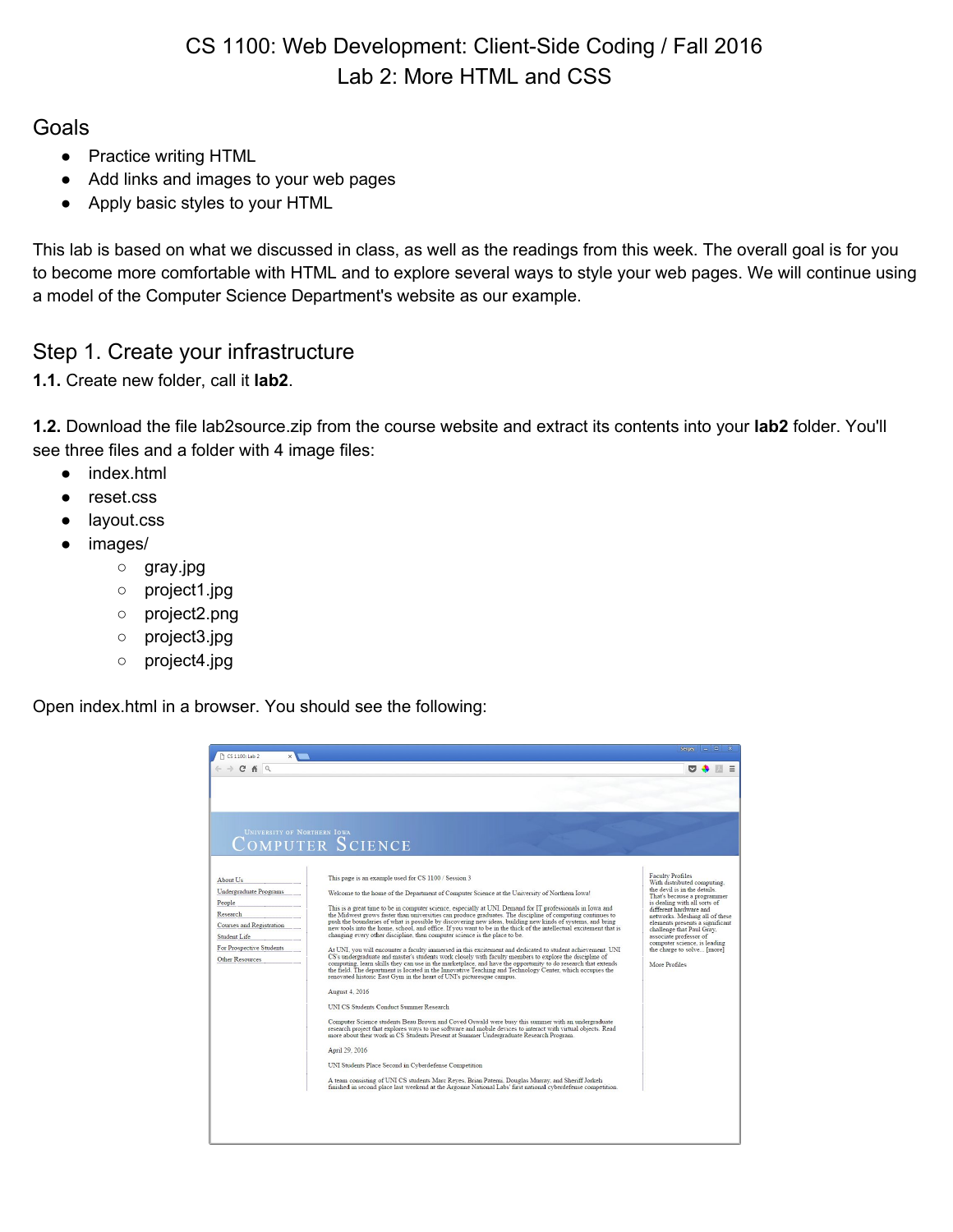# Step 2. Add HTML

**2.1.** If you look at the real [cs.uni.edu](https://www.cs.uni.edu/) webpage, you'll that the text in the center of the page contains 4 inline links:

- ...great time to be in computer science...
- ...historic East Gym...
- ...picturesque campus...
- ...CS Students Present at Summer Undergraduate Research Program...

Open your index.html file in a text editor and make these phrases links as well (use the same URLs). As a reminder, here's the syntax of a link:

#### $\langle a \rangle$  href="link-URL">link-text</a>

**2.2.** On the real page, the right sidebar contains 5 images (we'll ignore the top image which is the ITTC building). Your images folder contains the same images. Let's add them to our page. Here's the syntax of an image tag:

```
\langleimg src="path-to-image-file" alt="text describing image">
```
In our case, the path to your image file should include the images folder. For example, the path to the file gray.jpg will be **images/gray.jpg,** so your image tag would be: **<img src="images/gray.jpg" alt="Paul Gray">**

Now your page looks like this (your links will be purple if you have clicked them):

| CS 1100: Lab 2                                                                                                                                                    |                                                                                                                                                                                                                                                                                                                                                                                                                                                                                                                                                                                                                                                                                                                                                                                                                                                                                                                                                                                                                                                                                                                                                                                                                                                                                                                                                                                                                                                                                                                                                                                                                                                                                                                                                                                                                                                                                                                          | $\Box$<br>Sergey<br>$\sim$                                                                                                                                                                                                                                                                                                                                                                                                                                                          |
|-------------------------------------------------------------------------------------------------------------------------------------------------------------------|--------------------------------------------------------------------------------------------------------------------------------------------------------------------------------------------------------------------------------------------------------------------------------------------------------------------------------------------------------------------------------------------------------------------------------------------------------------------------------------------------------------------------------------------------------------------------------------------------------------------------------------------------------------------------------------------------------------------------------------------------------------------------------------------------------------------------------------------------------------------------------------------------------------------------------------------------------------------------------------------------------------------------------------------------------------------------------------------------------------------------------------------------------------------------------------------------------------------------------------------------------------------------------------------------------------------------------------------------------------------------------------------------------------------------------------------------------------------------------------------------------------------------------------------------------------------------------------------------------------------------------------------------------------------------------------------------------------------------------------------------------------------------------------------------------------------------------------------------------------------------------------------------------------------------|-------------------------------------------------------------------------------------------------------------------------------------------------------------------------------------------------------------------------------------------------------------------------------------------------------------------------------------------------------------------------------------------------------------------------------------------------------------------------------------|
| C <sub>n</sub><br>Q                                                                                                                                               |                                                                                                                                                                                                                                                                                                                                                                                                                                                                                                                                                                                                                                                                                                                                                                                                                                                                                                                                                                                                                                                                                                                                                                                                                                                                                                                                                                                                                                                                                                                                                                                                                                                                                                                                                                                                                                                                                                                          |                                                                                                                                                                                                                                                                                                                                                                                                                                                                                     |
| <b>UNIVERSITY OF NORTHERN IOWA</b>                                                                                                                                | COMPUTER SCIENCE                                                                                                                                                                                                                                                                                                                                                                                                                                                                                                                                                                                                                                                                                                                                                                                                                                                                                                                                                                                                                                                                                                                                                                                                                                                                                                                                                                                                                                                                                                                                                                                                                                                                                                                                                                                                                                                                                                         |                                                                                                                                                                                                                                                                                                                                                                                                                                                                                     |
| <b>About Us</b><br>Undergraduate Programs<br>People<br>Research<br>Courses and Registration<br>Student Life<br>For Prospective Students<br><b>Other Resources</b> | This page is an example used for CS 1100 / Session 3<br>Welcome to the home of the Department of Computer Science at the University of Northern Iowa!<br>This is a great time to be in computer science, especially at UNI. Demand for IT professionals in Iowa and<br>the Midwest grows faster than universities can produce graduates. The discipline of computing continues to<br>push the boundaries of what is possible by discovering new ideas, building new kinds of systems, and bring<br>new tools into the home, school, and office. If you want to be in the thick of the intellectual excitement that is<br>changing every other discipline, then computer science is the place to be.<br>At UNI, you will encounter a faculty immersed in this excitement and dedicated to student achievement. UNI<br>CS's undergraduate and master's students work closely with faculty members to explore the discipline of<br>computing, learn skills they can use in the marketplace, and have the opportunity to do research that extends<br>the field. The department is located in the Innovative Teaching and Technology Center, which occupies the<br>renovated historic East Gym in the heart of UNI's picturesque campus.<br><b>August 4, 2016</b><br>UNI CS Students Conduct Summer Research<br>Computer Science students Beau Brown and Coved Oswald were busy this summer with an undergraduate<br>research project that explores ways to use software and mobile devices to interact with virtual objects. Read<br>more about their work in CS Students Present at Summer Undergraduate Research Program.<br>April 29, 2016<br>UNI Students Place Second in Cyberdefense Competition<br>A team consisting of UNI CS students Marc Reyes, Brian Paterni, Douglas Murray, and Sheriff Jorkeh<br>finished in second place last weekend at the Argonne National Labs' first national cyberdefense competition. | <b>Faculty Profiles</b><br>With distributed computing.<br>the devil is in the details.<br>That's because a programmer<br>is dealing with all sorts of<br>different hardware and<br>networks. Meshing all of these<br>elements presents a significant<br>challenge that Paul Gray.<br>associate professor of<br>computer science, is leading<br>the charge to solve [more]<br>More Profiles<br>Projects<br>Bootable<br>Cluster<br>Project<br><b><i>EALTIME</i></b><br><b>CVCTEMC</b> |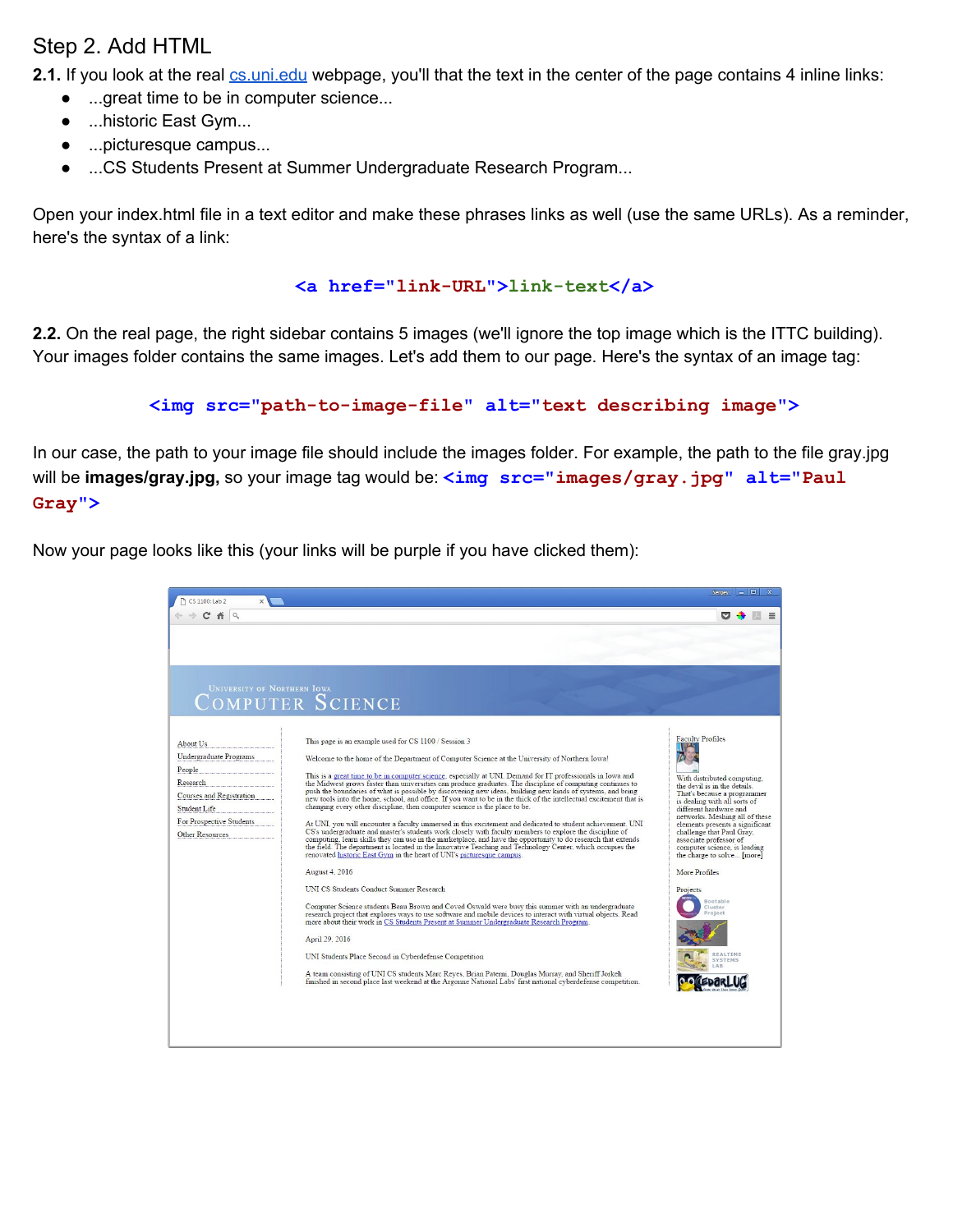## Step 3. Add basic styling

**3.1.** Let's change the color of the first link to red! The simplest way to do that is to add a style attribute to the appropriate tag:

before: <a href="http://cs.uni.edu/why\_cs.php">great time to be in computer science</a>

after: <a href="http://cs.uni.edu/why\_cs.php" **style="color:red"**>great time to be in computer science</a>

As you may recall, an HTML element may have more than one attribute. In our case, the "a" element (a = anchor) has 2 attributes: "href" and "style. Both are located *in the opening tag only*.

Looks wonderful! Let's add the same color to the remaining 3 links.

**3.2.** It really looks bad. Let's change the color of each link to green instead... WAIT! Don't do it :-)

If you are writing the same code over and over again, you are doing something wrong! In any kind of coding, we try to follow a simple rule: **say it once and only once**. Consider this: we have specified that the color of a link should be red - that should be enough for ALL links on a page. What if there are hundreds of links on a page? What if we want to change it to a different color? Or try dozens of colors before we decide which one to use? So, do the following:

**3.2.1.** Remove all the style attributes from your 4 links.

**3.2.2.** Add the following code into your page's head element (i.e., anywhere between the <head> and </head> tags):

```
<style>
a {
    color: green;
}
</style>
```
All whitespace is optional; its purpose is readability.

Now we can easily change the color (or any other style property), and our changes will be applied to the entire page.

#### Step 4. Add another page

Let's create one more page!

**4.1.** First, let's add two links to the menu on the left:

- "About Us" should become a link to index.html
- "People" should become a link to people.html

**4.2.** Save your file, then make a copy of it and call it **people.html** . Now you have 2 identical web pages.

**4.3.** Open people.html in your editor. Change the contents of the "title" element in the page's head from "CS 1100: Lab 2" to "People".

**4.4.** In people.html, delete the content of the center "div" element: everything between the <div id="center"> and </div> tags.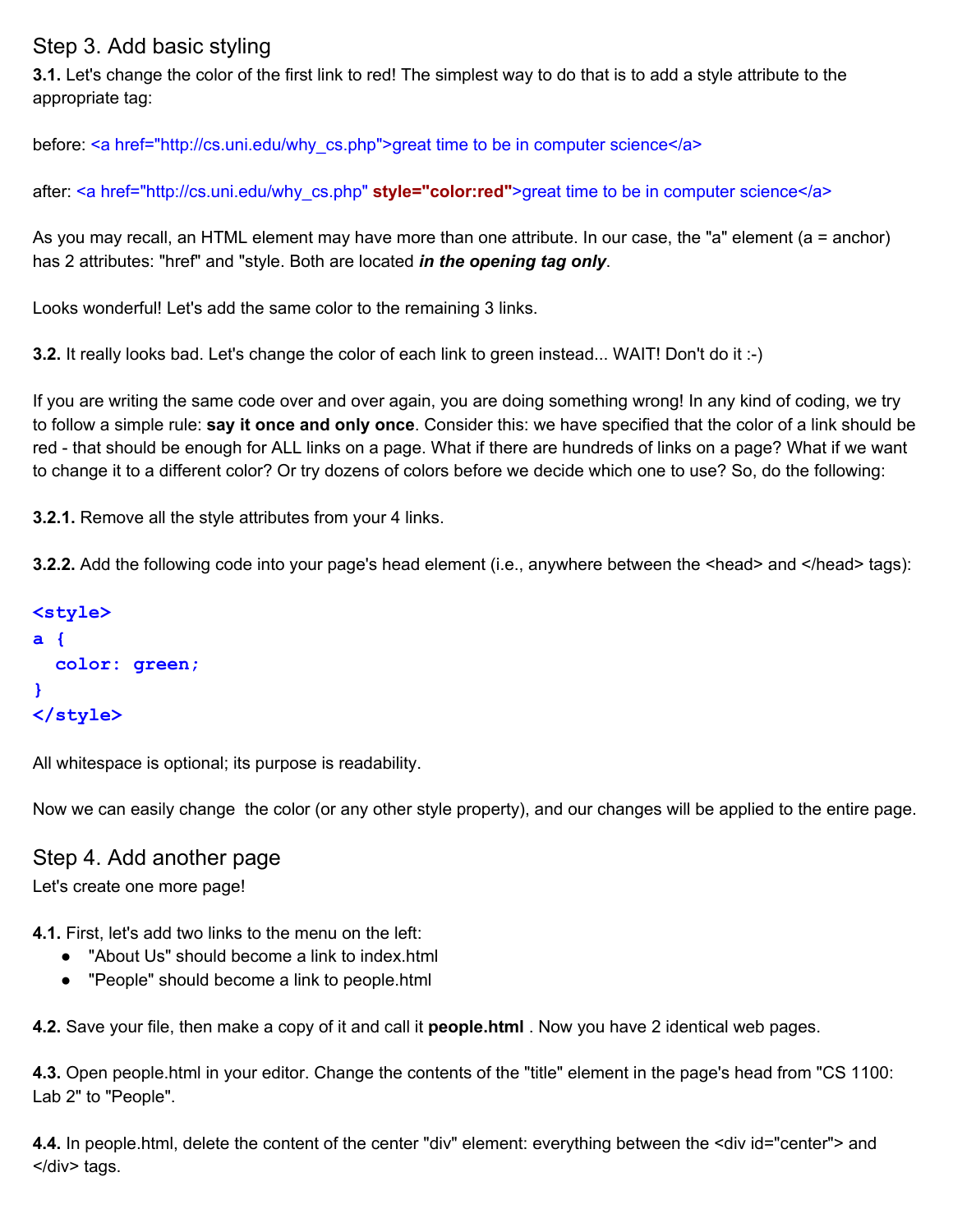**4.5.** Add some of the content from the real page: [http://cs.uni.edu/faculty\\_staff.php](http://cs.uni.edu/faculty_staff.php) (Professors, Associate Professors and Assistant Professors):

**4.5.1.** Copy and paste the text from the web page into your people.html file (into the center "div").

**4.5.2.** Add the following markup:

- level-1 heading (h1) for "Faculty & Staff"
- level-2 headings (h2) for Professors, Associate Professors and Assistant Professors
- paragraphs (p) for each name
- line breaks (<br>) for education and areas of interest

 add links to each email address: **<a href="">email address</a>** (you may leave the href values empty)

Your page looks like this:



### Step 5. Style your new content

**5.1.** Let's change the font to a sans-serif font like Verdana.

How do we do that? We could edit the contents of the "style" element on both pages. But what if we had 100 pages? So, again, let's **say it once and only once**:

**5.1.1.** Create a new text document and call it style.css (the ".css" file extension is required, the name "style" is optional, we use it by convention).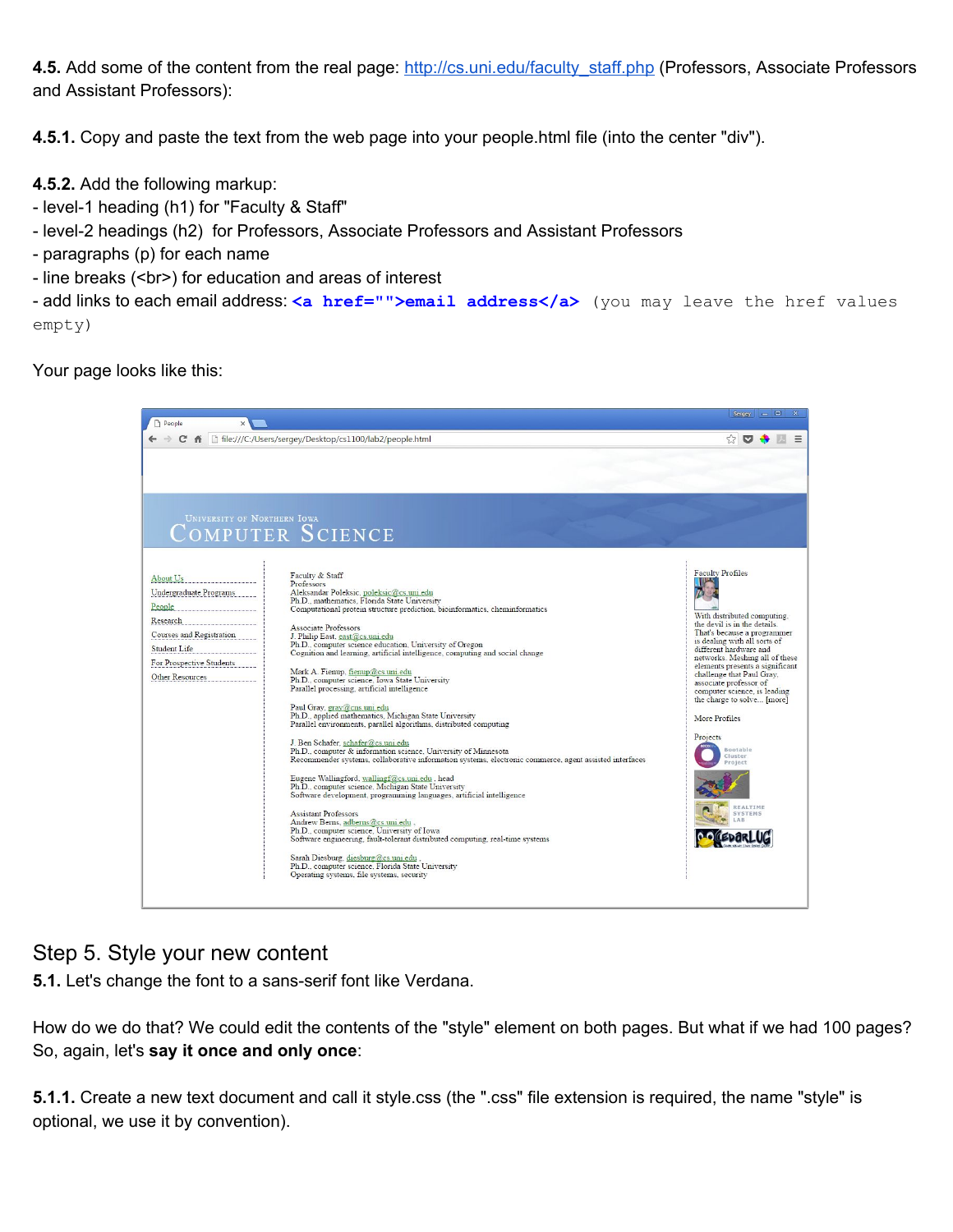**5.1.2.** Copy the contents of the "style" element into your new file **WITHOUT THE <STYLE></STYLE> TAGS**.

This what should be inside your style.css file:

```
a {
    color: green;
}
```
This is the style rule, which says: *Select all "a" elements and change the color property OF THEIR CONTENT to green*.

**5.1.3.** Remove the "style" element (together with its contents) from **both** pages: we don't need that code anymore.

**5.1.4.** Now we need to link our style.css file (which, by convention, we call a stylesheet) to **EVERY WEB PAGE THAT SHOULD "KNOW ABOUT IT"**. We do that using the "link" element, which is denoted by the <link> tag:

#### **<link rel="stylesheet" href="style.css">**

The value of the "href" attribute is "style.css" which is the **PATH** to the file containing the stylesheet! (In our case, the file is in the same folder, so the path is just the filename). Place this link inside the "head" element".

Refresh your browser: look at both pages (they are linked from your menu): the links should be green.

5.1.5. Now we can change the font! Add the following style rule:

### **body {** font-family: Verdana, Arial, sans-serif;

**}**

This rule says:

*Select the "body" element (there is only one) and change the fontfamily property OF ITS CONTENT to Verdana. If Verdana is not available, use Arial. If Arial is not available, use the default sansserif font.*

**5.2.** But now the font is too large! Also, we may want a much smaller font for the right sidebar, a slightly smaller font for the menu on the left, and a medium-sized font for the main content. Essentially, we want to do this: *Select the left sidebar and change the font size of its contents to a smaller size* (same approach for the other two). So, it would look like this:

```
 something {
                          fontsize: 0.8em;
                         }
```
Look at the HTML in your page: what is unique about the content inside the right sidebar? It's inside a :div" element which has an "id" attribute! The value of the "id" attribute is unique (there can be only ONE element on a page with that ID. So let's use it to select that element!

```
 #right {
                       fontsize: 0.8em;
```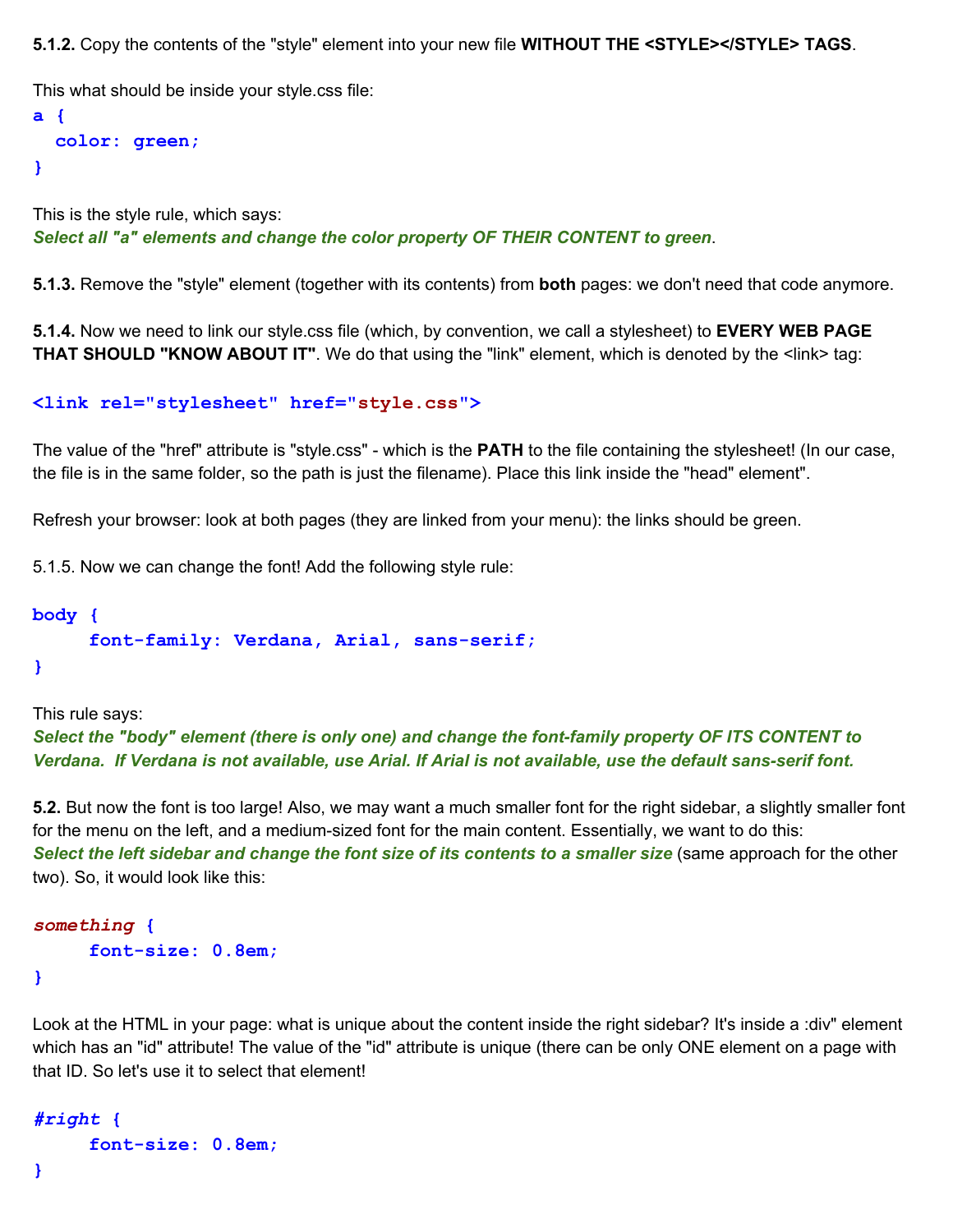The "#" character tells the browser that the following word is the value of an "id" attribute, or just an ID. (we will discuss the "em" units later in class; it is equivalent to 80%)

Let's do the same to the other two selections:

```
 #left {
                         fontsize: 0.9em;
                        }
 #center {
                         fontsize: 0.9em;
                        }
```
Check the page - it looks much better!

**5.3.** Now let's make our headings look like headings:

```
h1 {
     color: teal;
     fontsize: 1.6em;
}
h2 {
     font-size: 1em;
     font-weight: bold;
     margin-top: 1em;
     margin-bottom: 1em;}
(we'll talk about margins next time)
```
**5.4.** Last thing: let's modify the way links are displayed: the underlining makes it less readable in the text and in the menu. Let's fix that! Modify the rule for "a" elements in style.css:

```
a {
    color: green;
  text-decoration: none;}
```
Cool! However, what if we still want all email addresses to be underlined? Here's one way to do it: add a "class" attribute to those elements, give it a name ("email" would be a descriptive name), and then use this attribute as your selector! So:

5.4.1. Modify **each** email link (our "href" attributes were empty - which is fine):

```
<a href="" class="email">poleksic@cs.uni.edu</a>
```